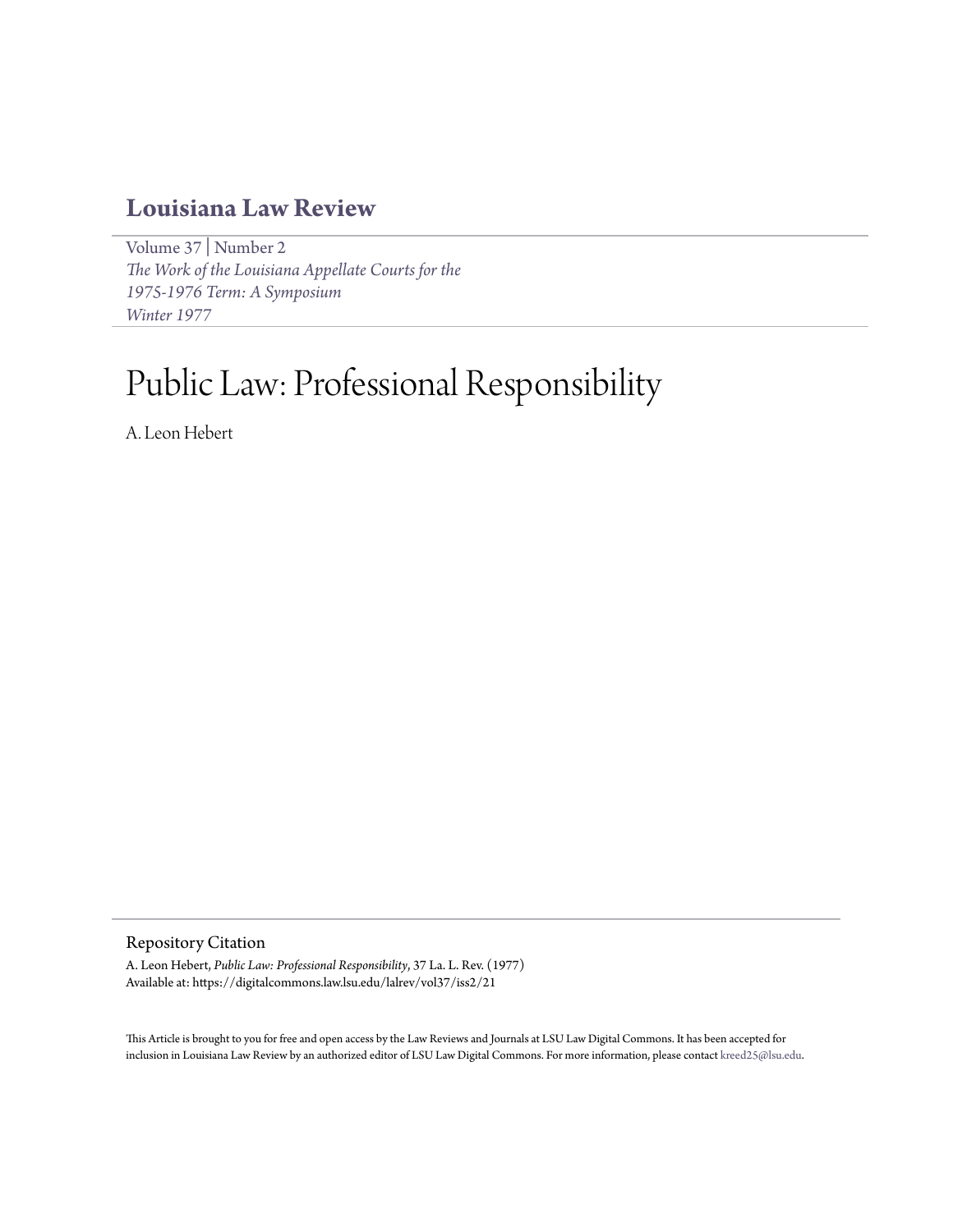#### PROFESSIONAL RESPONSIBILITY

#### A. Leon *Hebert\**

#### DISCIPLINARY ACTION

Several serious misdeeds committed by an attorney during the course of his representation of his client and in the proceedings in which he sought a divorce from his wife resulted in disbarment.<sup>1</sup> The attorney was called upon to handle a real estate transaction which involved a collateral mortgage and the issuance of a title opinion to a bank. The title was passed on the real estate on December 30, 1970. When called upon to furnish the collateral mortgage which was to have been imposed upon the property, he dated the mortgage January 14, 1971, and issued a title letter which omitted reference to a second mortgage which primed the collateral mortgage. In fact, there was no pretense of any title examination. Recordation of the mortgage dated January 14, 1971, did not occur until some six weeks thereafter. He forged the name of an associate as the notary who executed the mortgage and had his secretary affix the name of that associate to the title letter.

Another offense arose out of respondent's divorce from his first wife. The attorney attached a consent and waiver to divorce with forgeries of the signatures of both his wife and the notary public. In addition, evidence showed that respondent was not a bona fide resident of Mississippi for the year preceeding the divorce though he claimed residence to establish Mississippi jurisdiction.

Stressing the necessity of acting in accordance with Disciplinary Rule 6-101, and Ethical Consideration 9-6,<sup>2</sup> the supreme court explained "that a

Special Lecturer in Law, Louisiana State University; Member, Baton Rouge Bar.

2. **LA.** CODE OF PROFESSIONAL RESPONSIBILITY, E.C. 9-6 (found in ARTICLES OF INCORPORATION, LOUISIANA STATE BAR Ass'N art. XVI; **LA.** R.S. 37, Ch. 4, app.) [hereinafter cited as **CODE** OF PROFESSIONAL RESPONSIBILITY] provides: "Every lawyer owes a solemn duty to uphold the integrity and honor of his profession; to encourage respect for the law and for the courts and the judges thereof; to observe the Code of Professional Responsibility; to act as a member of a learned profession, one dedicated to public service; to cooperate with his brother lawyers in supporting the organized bar through the devoting of his time, efforts, and financial support as his professional standing and ability reasonably permit; to conduct himself so as to reflect credit on the legal profession and to inspire the confidence, respect, and trust of his clients and of the public; and to strive to avoid not only professional impropriety but also the appearance of impropriety."

<sup>1.</sup> Louisiana State Bar Ass'n v. Gremillion, 320 So. 2d 171 (La. 1975).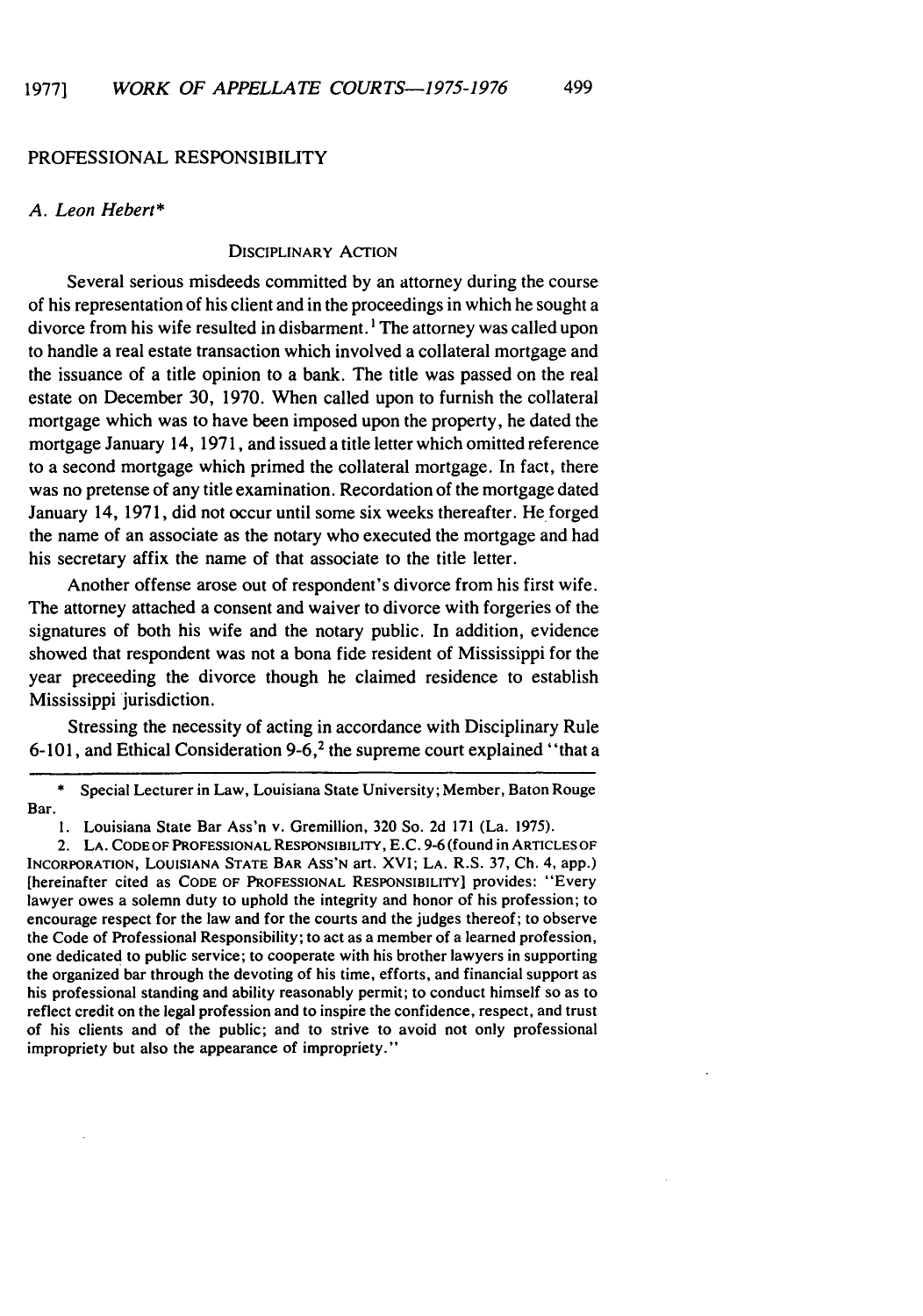disbarment proceeding is not so much for the punishment of the attorney as it is for the preservation of the integrity of the courts and the salutary effect it has upon other members of the bar." The court struck the respondent's name from the roll of attorneys and revoked his license.

In *Louisiana State Bar Association v. Edwards,3* the supreme court reviewed the disciplinary procedure provided in Article 15 of the Articles of Incorporation of the Louisiana State Bar Association, and clarified the meaning of several of its provisions. 4 It reaffirmed unequivocally that in proceedings commenced after September 1, 1971, new procedures would be applicable.<sup>5</sup> Inasmuch as Edwards entered a plea of nolo contendere to a felony charge of interstate transportation of motor vehicles on September 3, 1971, the Committee properly proceeded under Article 15, Section 8, as amended. The court easily disposed of the pardon issued by the Governor of Louisiana for a crime committed against a federal jurisdiction<sup>6</sup> and also rejected the claim that a plea of nolo contendere may not be used as a conviction in a disbarment proceeding.

The Committee on Professional Responsibility brought disciplinary proceedings against R. C. Edwins<sup>7</sup> alleging several violations of the Code of Professional Responsibility including solicitation, carelessness in accounting to his client for proceeds of a settlement and advancement of living expenses to his clients. The commissioner found the respondent had committed the deeds with which he was charged and the Committee concurred in his findings. Though no formal exceptions to the findings of the commissioner were filed by the attorney, $\frac{8}{3}$  he contested both the findings of fact and conclusions of law made by the commissioner in his briefs and oral arguments to the court. After finding that a failure of a respondent attorney to object to the findings of fact operated as a confirmation of those facts, the court nevertheless explained that the ultimate responsibility as to the discipline warranted by the facts rests with the court.<sup>9</sup>

9. The charges considered by the Commissioner were:

**"1.** That in July, 1970 the respondent Edwins (a) improperly solicited employment as attorney from Ralph Thomas to represent him in a seamen's suit, (b) improperly advanced financial assistance to Thomas during his representation of

<sup>3. 322</sup> So. 2d 123 (La. 1975).

*<sup>4.</sup> Id.* at 125-27.

<sup>5. 263</sup> La. 743, 269 So. 2d 228 (1972).

<sup>6.</sup> Louisiana State Bar Ass'n v. Ponder, 263 La. 743, 269So. 2d 228(1972). The inherent power of the Governor to grant a pardon for a crime committed against another jurisdiction has not been decided.

<sup>7.</sup> Louisiana State Bar Ass'n v. Edwins, 329 So. 2d 437 (La. 1976).

<sup>8.</sup> ARTICLES OF INCORPORATION, LOUISIANA **STATE** BAR Ass'N, **LA.** R.S. 37," Ch. 4, app. Art. XV, Sec. **6(d)** [hereinafter cited as **ARTICLES OF** INCORPORATION].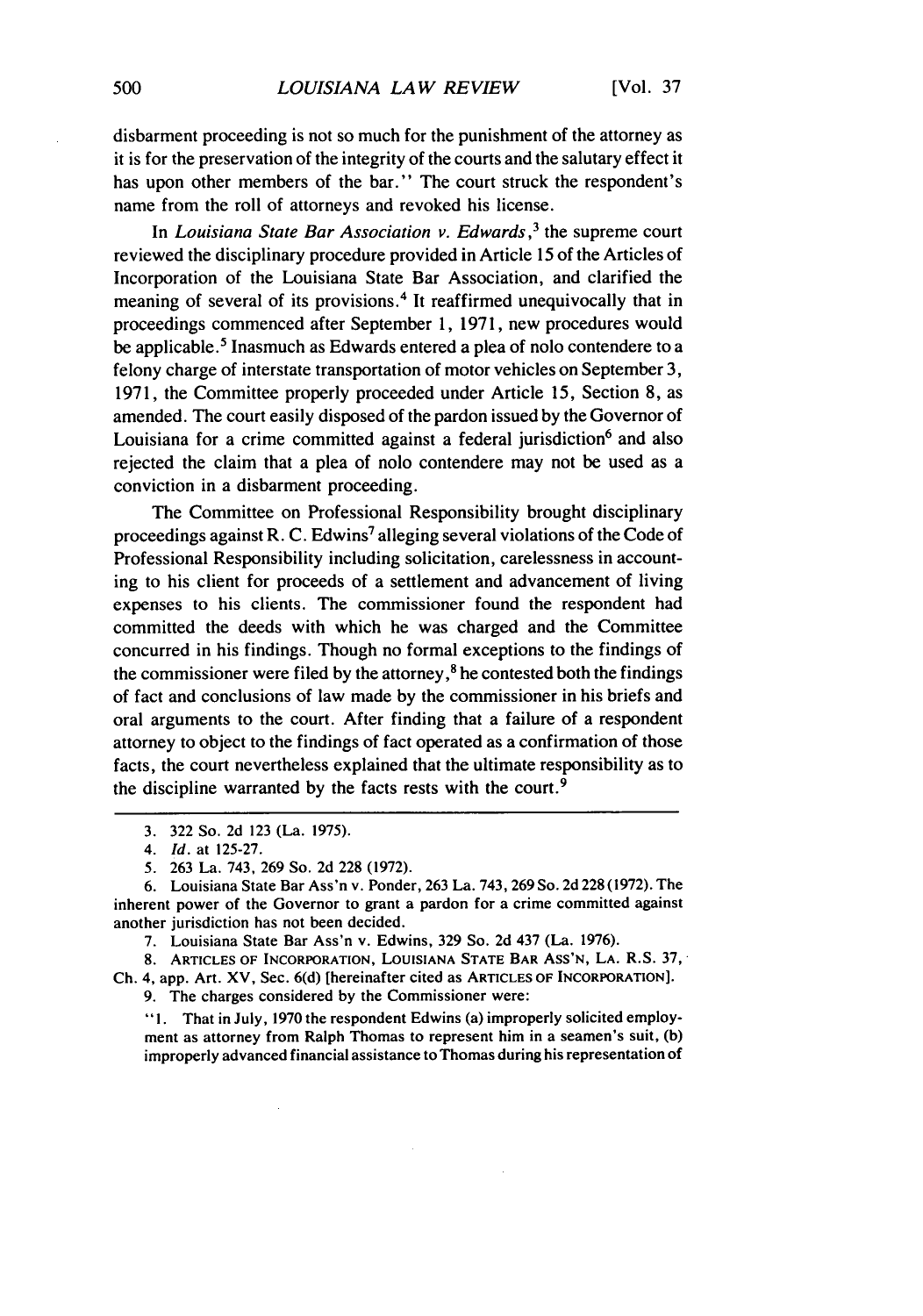In light of the evidence, this writer cannot share the conclusion that the court bore the "ultimate responsibility" in a manner which will set the tone for strict adherence to the disciplinary rules which were under review. **1 <sup>0</sup>**In fact, as to the rule dealing with advancement of funds, the opinion practically invites future violation under the guise of making counsel available. The use of the advancement of living expenses as means of solicitation is totally disregarded.

The conclusion reached by the court is a disregard of everyday happenings. Given a chance to explain his advances to clients, the lawyer charged will surely meet the court's humanitarian test and deny that such advances had anything whatever to do with an inducement to obtain professional employment. In effect, DR 5-103(B) has been silently repealed and is ingloriously committed to the reliquary of dead laws. Repeal of a DR would be preferable to the emasculation administered to the prohibition against advancing living expenses. The court could modify the rule by allowing advancements of living expenses in extreme situations by requiring counsel to obtain court approval of such advances after a recommendation by an appropriate committee of the bar.

No discussion of *Edwins* would be complete without commenting on a ninety-day suspension. In instances where the solicitation of a case produces a substantial contingent fee, and the sanction administered is only suspension, it is nothing more than a ninety-day vacation. Perhaps if punishment is the object of a suspension for proven violations of the DRs, the court should consider a longer minimum. The court's comment that this was the first punishment administered for solicitation is a mild warning that other solicitors may not fare as well.

For the advances made by Edwins to his clients, which the court found to be a deliberate violation, the court administered a 30-day suspension to run concurrently with the 90-day suspension levied for solicitation of Thomas' case. Because Edwins did not justify the advances, the court properly applied the presumption that the advances were made with the intention of securing or keeping the legal representation of Seltzer. At least the court was aware of the conflict which occurs in retaining a client when

him, and (c) when the suit was settled in May 1972, improperly neglected to account to Thomas for the withholding of advances and expenses (in addition to his fee) from the proceeds of the settlement.

<sup>2.</sup> That, during his representation of Donald Seltzer in a seamen's suit from March-June, 1972, Edwins improperly advanced some funds to his client." 329 So. 2d at 442.

**<sup>10.</sup> CODE** OF **PROFESSIONAL** RESPONSIBILITY, DR **2-103,** 5-103(B), and 9-102(B)(3).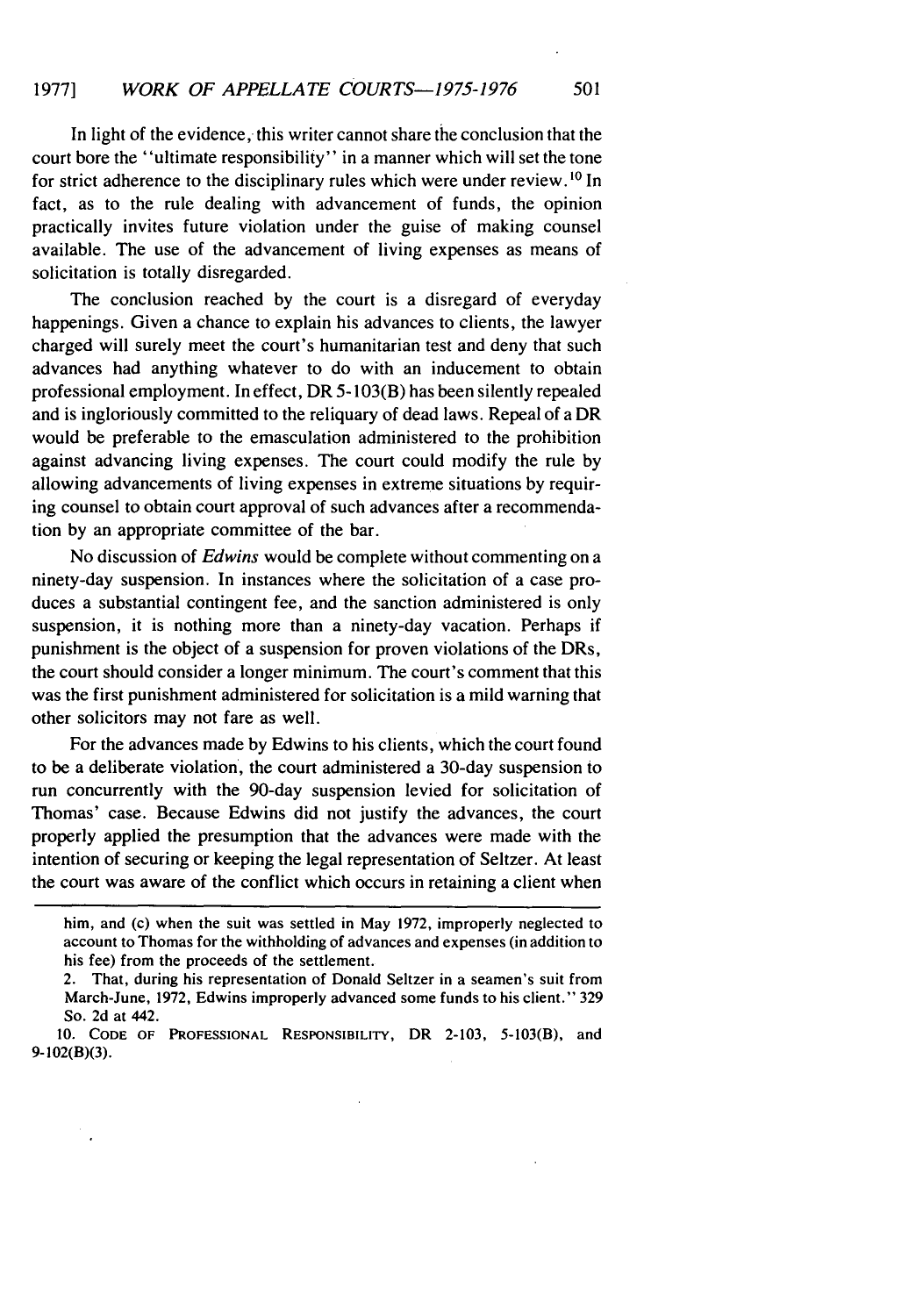[Vol. **37**

another lawyer is known to advance funds for any purpose.

By way of justification for the lenient punishment administered, the court adverted to EC 5-7 and EC 5-8 commenting:

Nevertheless, under the circumstances here shown, we are unwilling to hold that the spirit of the intent of the disciplinary rule is violated by the advance or guarantee by a lawyer to a client (who has already retained him) of minimal living expenses, of *minor* sums, necessary to prevent foreclosures, or of necessary medical treatment. (Emphasis added).

No mention is made of "living expenses" per se. Nevertheless, the opinion glides right into the matter of living expenses in this language:

We do not believe any bar disciplinary rule can or should contemplate depriving poor people from access to the court so as to effectively to assert their claim. Cf., Canon 2: 'A lawyer should assist the legal profession in fulfilling its duty to make legal counsel available.' Nor do we see how a lawyer's guarantee of necessary medical treatment for his client, even for a non-litigation related illness, can be regarded as unethical, if the lawyer for reasons of humanity can afford to do so.<sup>11</sup>

The court finds that the advances made were "akin to expenses of litigation" rather than prohibited advances made with improper motive of buying representation of the client or of advertising to attract other clients. That reasoning flows from a willingness to magnify the human kindness of the advances rather than the reality of the situation-that the lawyer who does advance living expenses, for whatever motive, obtains the big cases. This places the practitioner who cannot afford to or is unwilling to make advances at a distinct disadvantage in acquiring a clientele.

The correct conclusion was reached by the dissenting Justices<sup>12</sup> as to the discipline applied by the majority of the court:

It seems to me that there is no question about the violation of disciplinary rules-. . . . violations we should not condone. The disciplinary rules should be enforced in such a way as to give them meaning and significance in regulating the conduct of the members of the bar.

Members of the bar who adhere to the rules are puzzled by the court's failure to accept its responsibility for discipline. *Edwins* certainly makes a mockery of the true meaning of the Code.

<sup>11. 329</sup> So. 2d at 446.

<sup>12.</sup> Justice Dixon dissented and was joined by Justice Dennis.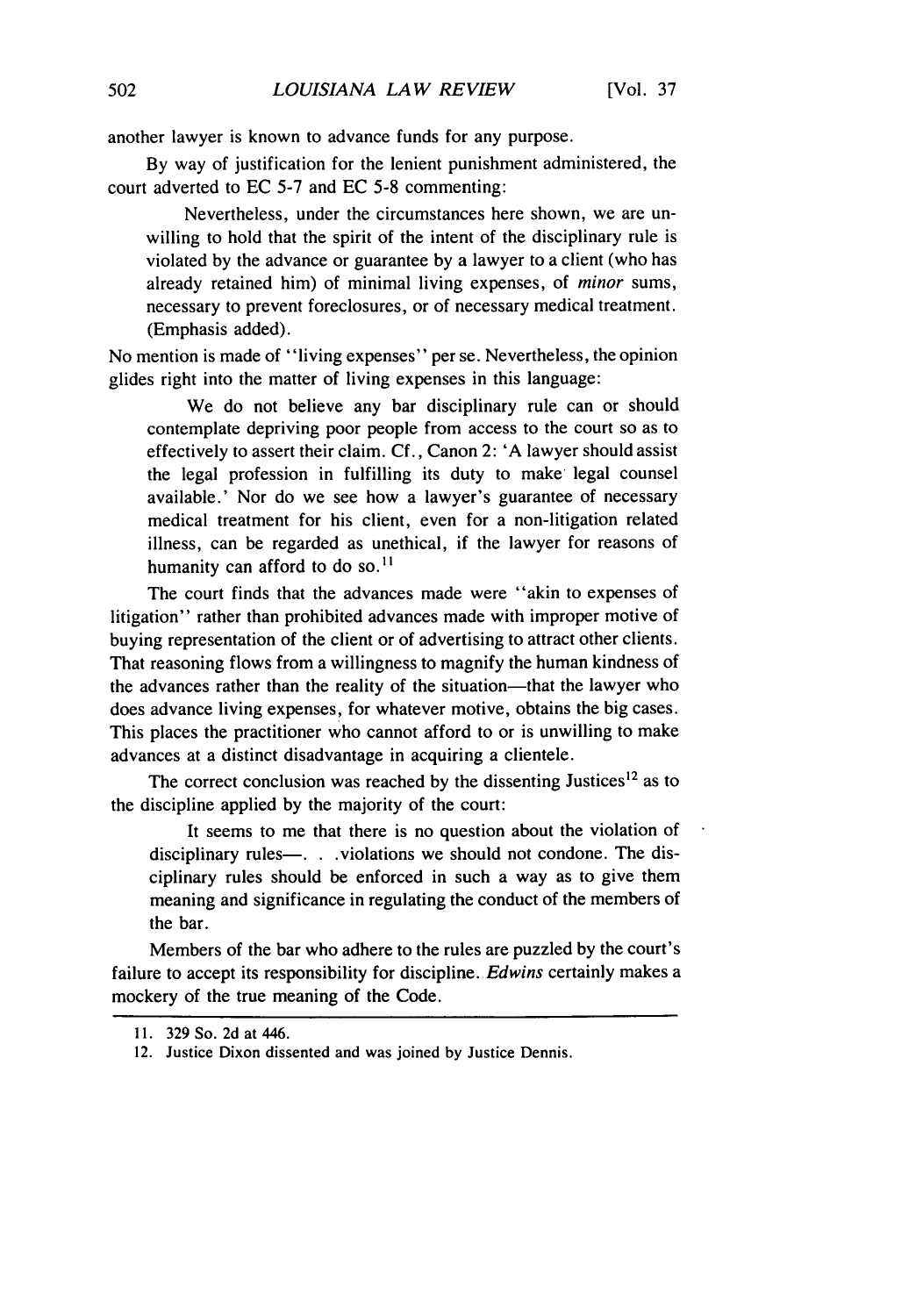#### CIVIL ACTION TO RECOVER SETTLEMENT PROCEEDS

The conduct of an attorney in withholding proceeds of a settlement arising out of a claim of a wife and minor child for the death of their father in an accident which occurred on an offshore oil platform was an issue in *Gray v. Atkins.<sup>13</sup>*The Third Circuit Court of Appeal affirmed the judgment of a District Court awarding \$60,500 to plaintiff, and an additional \$15,000 to plaintiff's minor daughter. The sordid circumstances under which the plaintiff employed defendant attorney are discussed in detail in the opinion of Judge Hood.<sup>14</sup>

Just three weeks after the death of her husband, plaintiff was approached by two investigators who advised her that she probably had a legal claim for the death of her husband. Explaining that they operated under the trade name of Dugas Detective Agency, they persuaded plaintiff to sign a document employing their agency to do a full investigation of the accident of January 24, 1974, when her husband died. Charges for this service were to have been \$100.00 per day, plus expenses. The contract also gratuitously provided, "I, Pam Gray, also asked Mr. Dugas to recommend an attorney to represent me and my daughter, Mary Gray." This occurred on February 13, 1974.

Having obtained the plaintiff's signature on their own contract, Dugas and Mire took the plaintiff to the office of Hornsby, the lawyer whom they recommended, where she signed a contract to have him handle her own claim and that of her minor daughter agreeing to pay a contingency fee of 1/3 of the recovery.

Later Dugas advised the plaintiff that Hornsby was not handling her claims properly and suggested that she hire Atkins to represent her. In the interim between the date that she first hired Hornsby and the entering into a new contract with Atkins, the record discloses that Hornsby and Atkins were trading out cases which had been brought to them by Dugas, who by then had become Atkins' employee. The plaintiff's case fell to Atkins in the swapout.

On April 30, 1974, Atkins accepted employment in the following manner. Dugas produced a printed form contract labeled "Attorney Contract of Employment with an Interest." Neither the names of the contracting parties nor a description of the cause of action was contained in the blanks provided in the form. The fee to be charged, however, was stipulated to

<sup>13. 331</sup> So. 2d 157 (La. App. 3d Cir. 1976).

<sup>14.</sup> As of this writing, no criminal charges have been filed against the investigators despite the strong factual conclusion of the appellate court.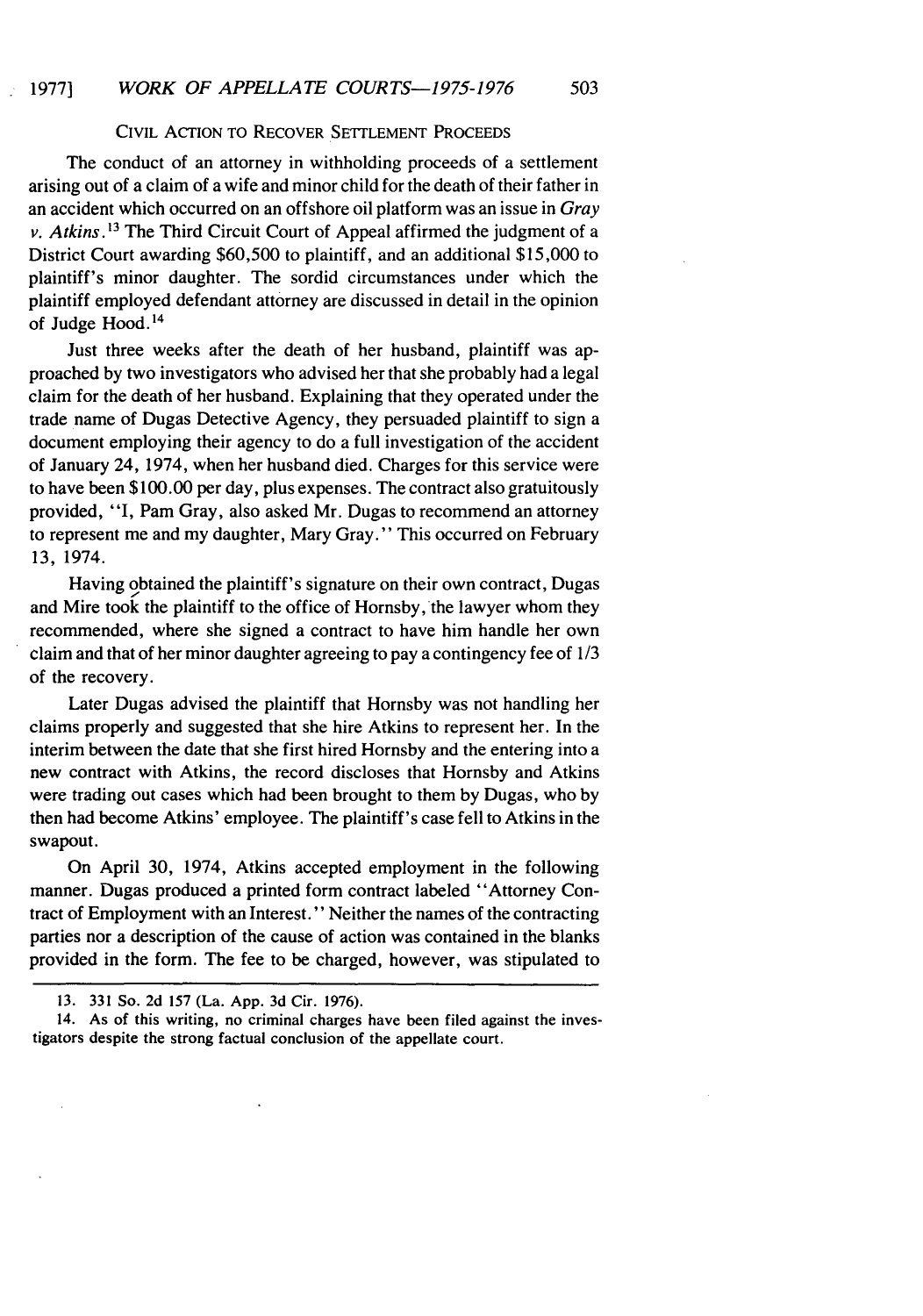range from one-third to one-half of the gross amount of the settlement. All of the contract negotiations except a telephone call by Mrs. Gray were handled by Dugas.

In due course Atkins filed suit and reached a settlement with the defendant employer of his client's deceased husband for the sum of \$67,500 for the plaintiff and \$15,000 for the child. Even the execution of the settlement papers was attended to by Dugas who took Mrs. Gray to the courthouse to assist her in completing the settlement. Counsel for Pennzoil, the employer, insisted on Atkins' presence to complete the judgment of dismissal. Thus, Atkins made an appearance personally at the courthouse where he received the draft for \$82,500.

Atkins then had his client execute another agreement in which she purportedly authorized Atkins to retain the proceeds of the settlement until other claims were paid or in which she agreed to indemnify Atkins for amounts he might be required to pay intervenors including Hornsby and Gray's parents who claimed a part of the settlement. Neither plaintiff nor her grandfather were ever given the opportunity to read this last agreement. Dugas had already signed the February 3, 1975, agreement as undertutor of the minor and was aware that plaintiff did not know that she had signed such an agreement.

From the \$82,500 received by Atkins, plaintiff received only the sum of \$6,000.00. She sued him for the unpaid balance.<sup>15</sup>

Atkins' answer is cryptically summarized by the court:

Defendant Atkins answered, alleging that he received \$89,517.73 in settlement of all of plaintiff's claims, that he is entitled to retain one-half that amount, or \$44,758.86, as attorney's fees and that he is entitled to withhold the additional sum of \$24,386.46 as reimbursement for advances made and expenses incurred in connection with this matter, leaving a net balance due plaintiff of \$20,373.40. He contends that he is entitled to retain even that net balance due plaintiff until the claim of Hornsby for attorney's fees is settled. Atkins also contends that he is entitled to recover damages from plaintiff under his reconventional demand, and to offset the amount due him as damages from the amount which he may owe Mrs. Gray.

The trial court rendered judgment against Atkins for the full \$75,500.00 and rejected Atkins' reconventional demand.

The Court of Appeal had no difficulty in finding the February 3, 1975,

<sup>15.</sup> Atkins is under indictment in Lafayette Parish in **\*** 41, 193 for theft arising out of the manner in which he dealt with his client.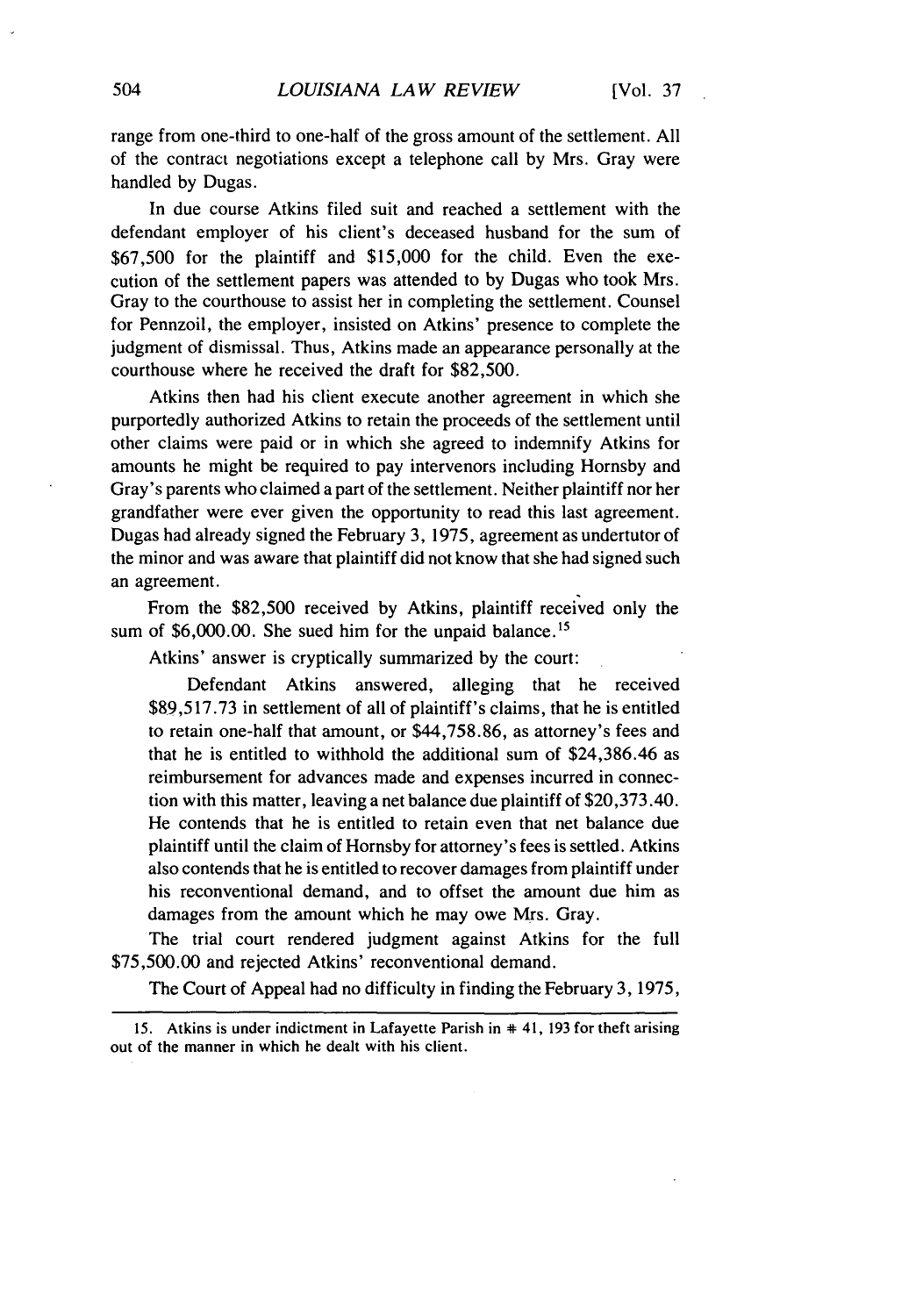agreement a nullity for lack of consent by Mrs. Gray. It also found the contract of April 30, 1974, null and void.<sup>16</sup>

The court relied on LA. R.S. 37:213 in finding that Dugas was unlawfully engaged in the practice of law. Again the court went to the core of the problem:

The evidence also convinces us that Atkins actively asserted and conspired with Dugas in the latter's illegal practice of law and that the contract between plaintiff and Atkins dated April 30, 1974, was entered into pursuant to that illegal relationship.

For his participation in assisting the unauthorized practice of law and because of the invalidity of both of the original contracts of employment, Atkins was denied any recovery whatever for the legal services.

The court deserves the unreserved commendation of the whole bar for its forthright treatment of the matters of professional responsibility.

#### FITNESS To PRACTICE AFTER CENSURE

The paradox presented by the censure of Judge Joseph B. Dupont, <sup>17</sup> allowing retention of his office of City Judge and of his right to practice law under peculiar factual circumstances, is an interesting one.

The Judiciary Commission, after a three-day hearing, determined that Judge Dupont was guilty of willful misconduct relating to his official duties for willful and persistent failure to perform his duties. The factual findings upon which the commission reached the conclusion were that the judge received information from one Warren Ard on February 3, 1974, that two guns in his possession, a Browning automatic shotgun and a Winchester rifle, were stolen property and that after having received that information Judge Dupont did not report it to the proper authorities.

The second factual finding was that having received the information concerning the true ownership of the guns, Judge Dupont transferred the guns to Warren Ard for a consideration when it was his official duty to report the possession of the stolen articles to the proper authorities.

The third finding was that transfer of the guns to Ard for a consideration was made under circumstances designed to keep the transaction secret even to the extent of wiping the weapons for fingerprints.

The commission further concluded that the willful continuation of the

<sup>16.</sup> The exact language of the court was "[W]e have concluded that the contract was executed in violation of prohibiting law and that it is also void."

<sup>17.</sup> *In re* Dupont, 322 So. 2d 180 (La. **1975).** Judge Dupont presides in the City Court of Plaquemine, Louisiana.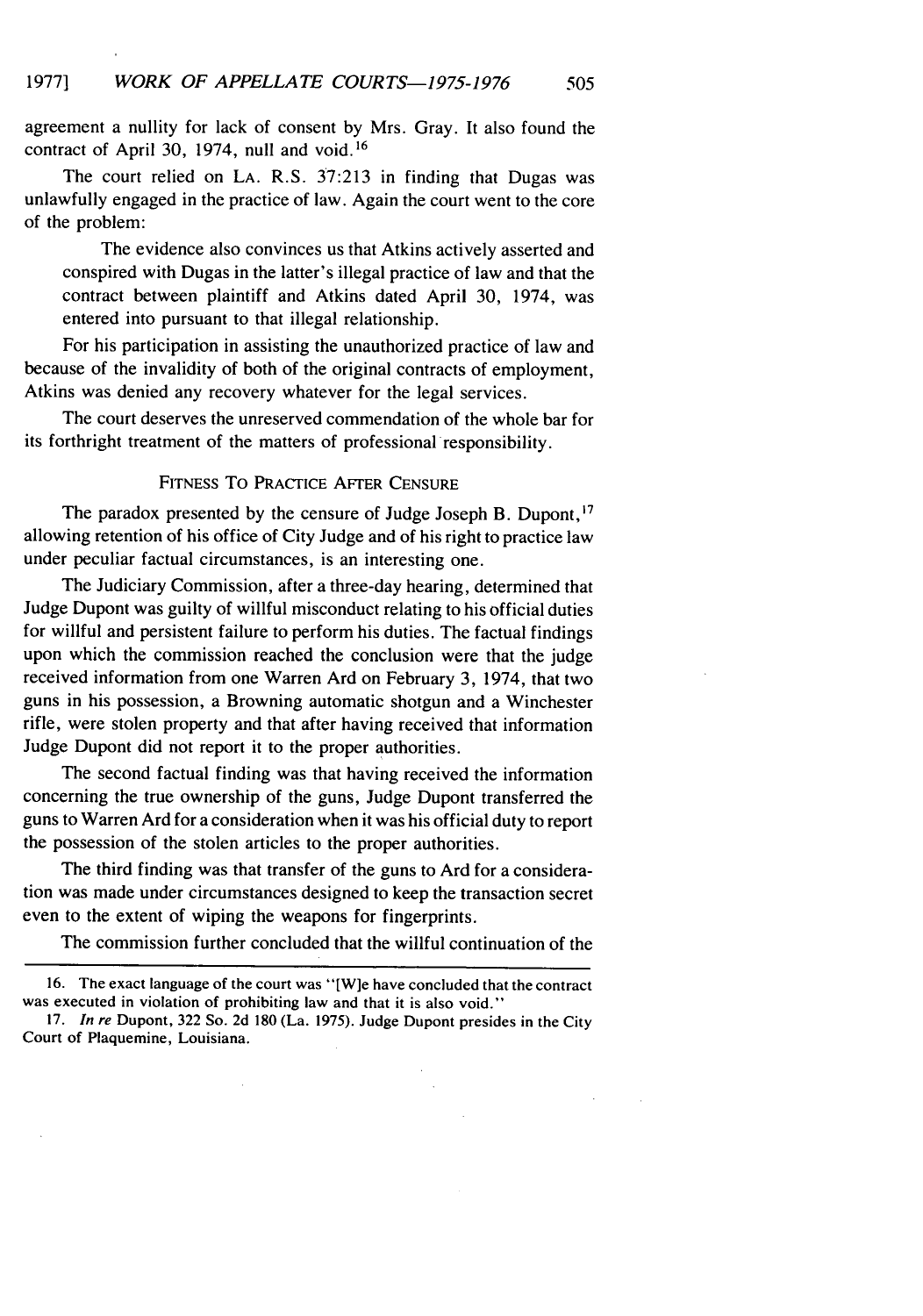possession and concealment of weapons for a period of five days, knowing that such concealment and possession may have been a criminal act,  $^{18}$  and giving up the possession of the guns only upon receipt of a sum of money were serious charges.

Speaking through Justice Calogero, the majority of the court agreed with the commission's factual findings and proceeded to censure the judge as recommended by the Judiciary Commission. The court concluded:

His conduct and personal behavior in the particulars above enumerated, while not constitutionally warranting his removal from office was disparaging and inconsistent with the high degree of trust placed in him by the electorate.

Justice Barham in a dissent concluded that the facts developed in the case warranted at least a suspension and perhaps the removal of the judge.

In a "concurring" opinion, Justice Dixon found that the record in the case reflected no mitigating circumstances and no redeemable qualities on the part of the respondent-no recognition of wrongdoing, no remorse, no regrets, no disputes of the basic facts giving rise to disciplinary action. It was his conclusion that the respondent judge should have been removed<sup>19</sup> from office.

The paradox arises when one considers the necessity for maintaining good moral character in the practice of law. Can a judge who has failed in his judicial duties to the extent that he has received a censure (with two votes for removal from office) be considered to possess good moral character sufficient to enable him to continue to practice law? Would a lawyer faced with the same factual dilemma have been treated the same way? $20$ 

The Committee on Professional Responsibility undoubtedly must have considered the filing of disciplinary action against the judge for his admitted misconduct as a lawyer, but since only an order of censure was issued for his conduct as a judge, the committee must have despaired at the hope of obtaining the greater measure of discipline for his violation of his duties as a lawyer.

#### FITNESS To PRACTICE AFTER REMOVAL

The Judiciary Commission made a specific recommendation concern-

**<sup>18.</sup> LA.** R.S. 14:69 (1950), as amended by La. Acts 1972, No. 654, § **1.**

<sup>19.</sup> A conclusion which was also reached by Justice Barham in a dissenting opinion.

<sup>20.</sup> For other cases dealing with judicial misconduct see In re Haggerty,  $257$  La. **1,** 241 So. 2d 469 (1970), and State *v.* O'Hara, 252 La. 540, 211 So. 2d 641 (1968).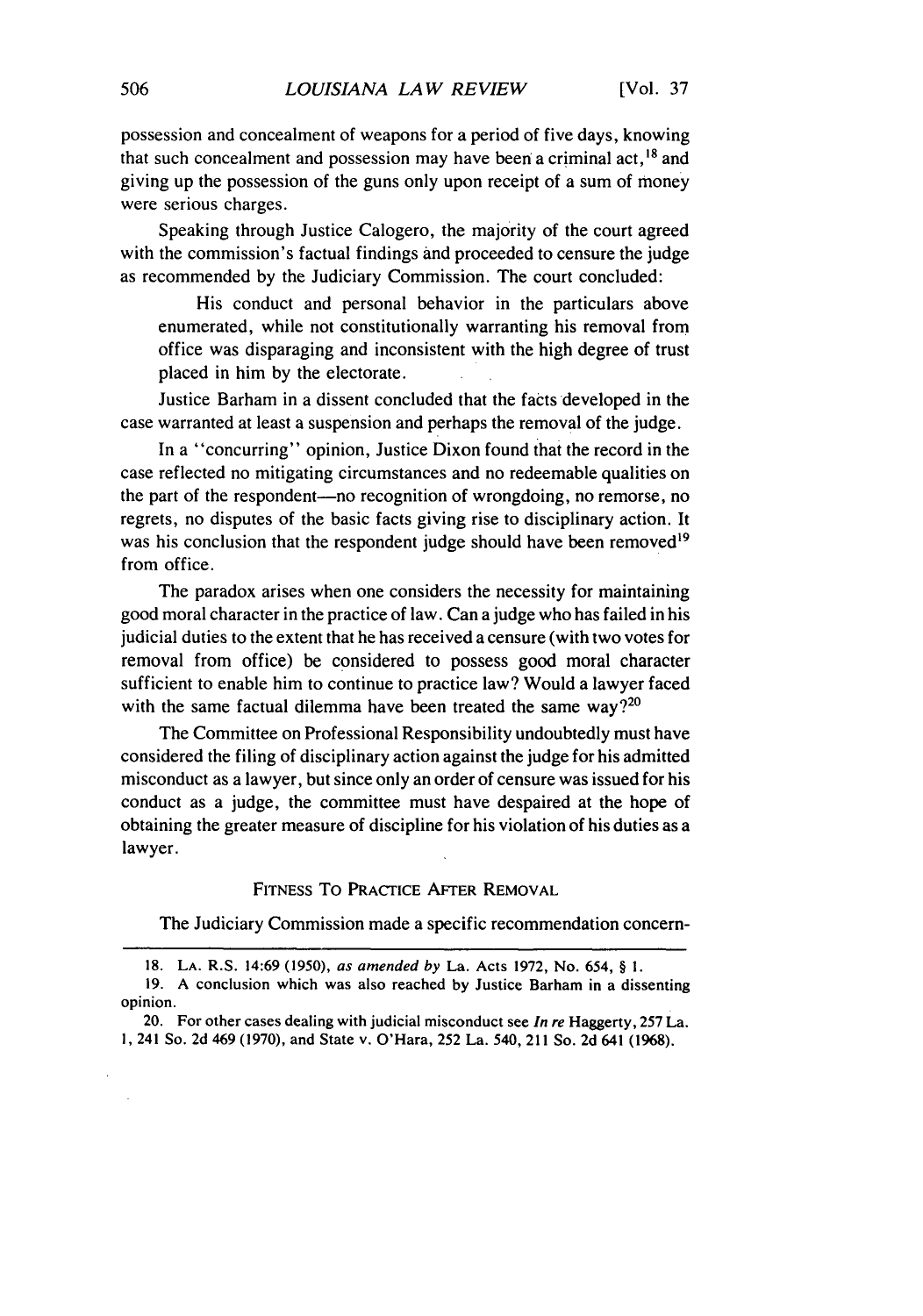ing the conduct of a sitting judge stating that he was suffering from a permanent disability that seriously interfered with the performance of his duties.<sup>21</sup> Without reciting the specific disability, the court ordered that the judge be involuntarily retired for permanent disability. The same question might be asked concerning the judge's fitness to practice law under those conditions which were described **by** the Judiciary Commission's Report as being a very serious form of alcoholism.

### MALPRACTICE **SUITS ON** THE RISE

Two cases dealing with legal malpractice suggest that the frequency of such claims against attorneys is increasing. In the *Muse<sup>22</sup>*case, the lawyer advised the client to pay a part of the proceeds of a health insurance policy to Charity Hospital thinking that the hospital had a lien on such proceeds for services rendered to the client. Subsequently, the client consulted a different lawyer who pointed out that no such lien existed. The court held that the first lawyer was negligent and that he was thus indebted to his client for the amount mistakenly paid.

In *Zito23* the issue arose as to whether the failure of the attorney to file a claim timely for his client gave rise to an action ex contractu or ex delicto. The trial court had upheld a plea of liberative prescription of one year. The appellate court remanded to allow the plaintiff an opportunity to establish a claim ex contractu if the facts were available. On remand the trial court dismissed plaintiff's suit with a finding that plaintiff himself had furnished counsel the wrong date (regarding the occurrence of an accident) and, therefore, the lawyer had not breached his contract. Judgment was rendered July 20, **1976.24** Another appeal is anticipated.

#### **FEES**

Various aspects of attorney fees received the attention of several of the Circuit Courts of Appeal **.25** In *Pierson,* the court determined that the lawyer

<sup>21.</sup> *In re* Alexander, **323** So. **2d** 448 (La. **1975).**

<sup>22.</sup> Muse v. St. Paul Fire **&** Marine Ins. Co., **328** So. **2d 698** (La. **App. Ist** Cir. **1976).**

**<sup>23.</sup>** Jackson v. Zito, 314 So. **2d** 401 (La. **App. 1st** Cir.), *cert. denied,* **320** So. **2d 551, 553** (La. **1975)** (judgment not final).

<sup>24.</sup> No. 175,040 (19th Judicial District Court).

**<sup>25.</sup>** Krebs v. Bailey's Equip. Rentals, Inc., **328** So. **2d 775** (La. **App. Ist** Cir. **1976);** Mire v. Travelers Ins. Co., **318** So. **2d 93** (La. **App. 3d** Cir. **1975);** Pierson v. Dept. of Revenue, **316** So. **2d** 404 (La. **App. I** st Cir. **1975);** Baghramain v. MFA Mut. Ins. Co., **315** So. **2d** 849 (La. **App. 3d** Cir. **1975);** Schoenberger v. Martin, 314 So. **2d 368** (La. **App.** 4th Cir. **1975);** Smith v. Westside Transit Lines, Inc., **313** So. **2d 371** (La. **App..** 4th Cir. **1975).**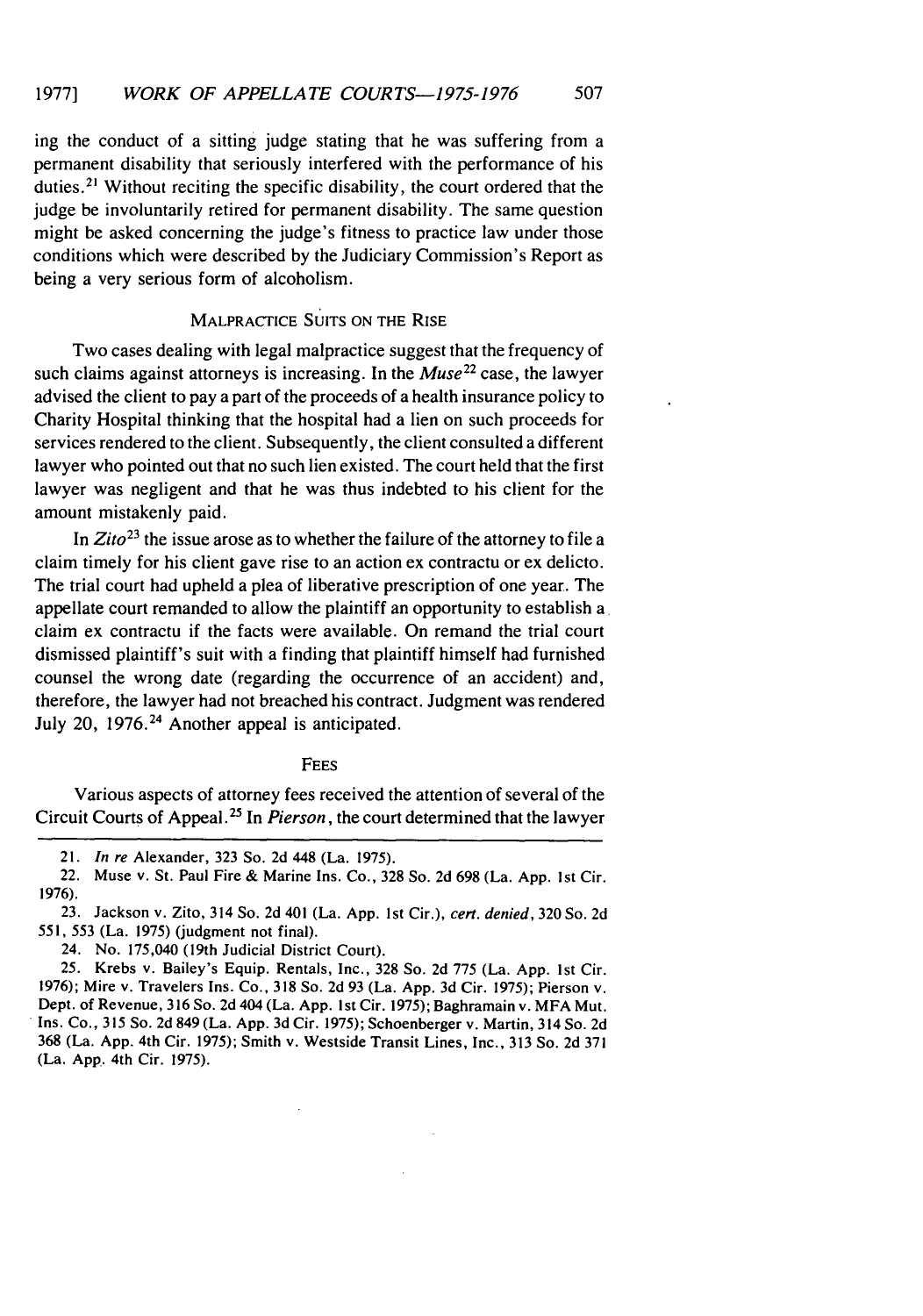hired by the Department of Revenue under special contract to collect an alleged tax liability from the American Telephone & Telegraph Co., was entitled to the full statutory fee, under LA. R.S. 47:1512, of 10% of the recovery despite dismissal by the Collector of Revenue. While the attorney was negotiating a settlement of the claim, the Collector of Revenue, who had hired him, intervened and attempted unsuccessfully to get the lawyer to lower his fee from the \$154,304 due under the statute. The lawyer was then discharged a few days before a consent judgment was entered in an amount which gave rise to the stated fee. The trial court found that the plaintiff lawyer had earned the entire fee.

On appeal the court stated that LA. R.S. 37:218 and 47:1512 are *inpari materiae* and should be so construed; though discharge of the attorney was permissible, the fee was earned. The discharge is effective whether the fee is on a contingency or on a fixed fee basis.

Where an attorney's fee was being claimed under LA. R.S. 22:658providing for penalty and attorney fees in insurance matters<sup>26</sup>—the contract with the lawyer was on a one-third contingency basis. Plaintiff recovered \$45,363 but the court awarded the sum of \$10,000 as being a reasonable fee assessable under the statute but a footnote indicated that the award against the insurance company was not in total satisfaction of the contractual obligation of the client to the attorney. This language indicates the rationale of the court:

The fee is determined by many considerations other than time visibly employed in the litigation. Absent other evidence, the court will be guided by the amount of labor performed as indicated by the record.27

Another situation arose in which the attorney employed by written contract on a contingency fee basis was dismissed before the case was settled by a second lawyer. The dismissed advocate had not filed his contract and intervened to protect his fee. The firing by the client arose out of disappointment that a jury trial date was upset. The lawyer sensed that his client would be unhappy. The court found that the dismissed attorney had been lax in communicating with his client and, therefore, he had been dismissed for cause. The following language sets the bar's responsibility in focus:

We regret that it is necessary for this Court to decide a case of this nature. We recognize that the ramifications of our opinion extend far

<sup>26. 315</sup> So. 2d at 852 (La. App. 3d Cir. 1975).

<sup>27.</sup> *Id.* at 853.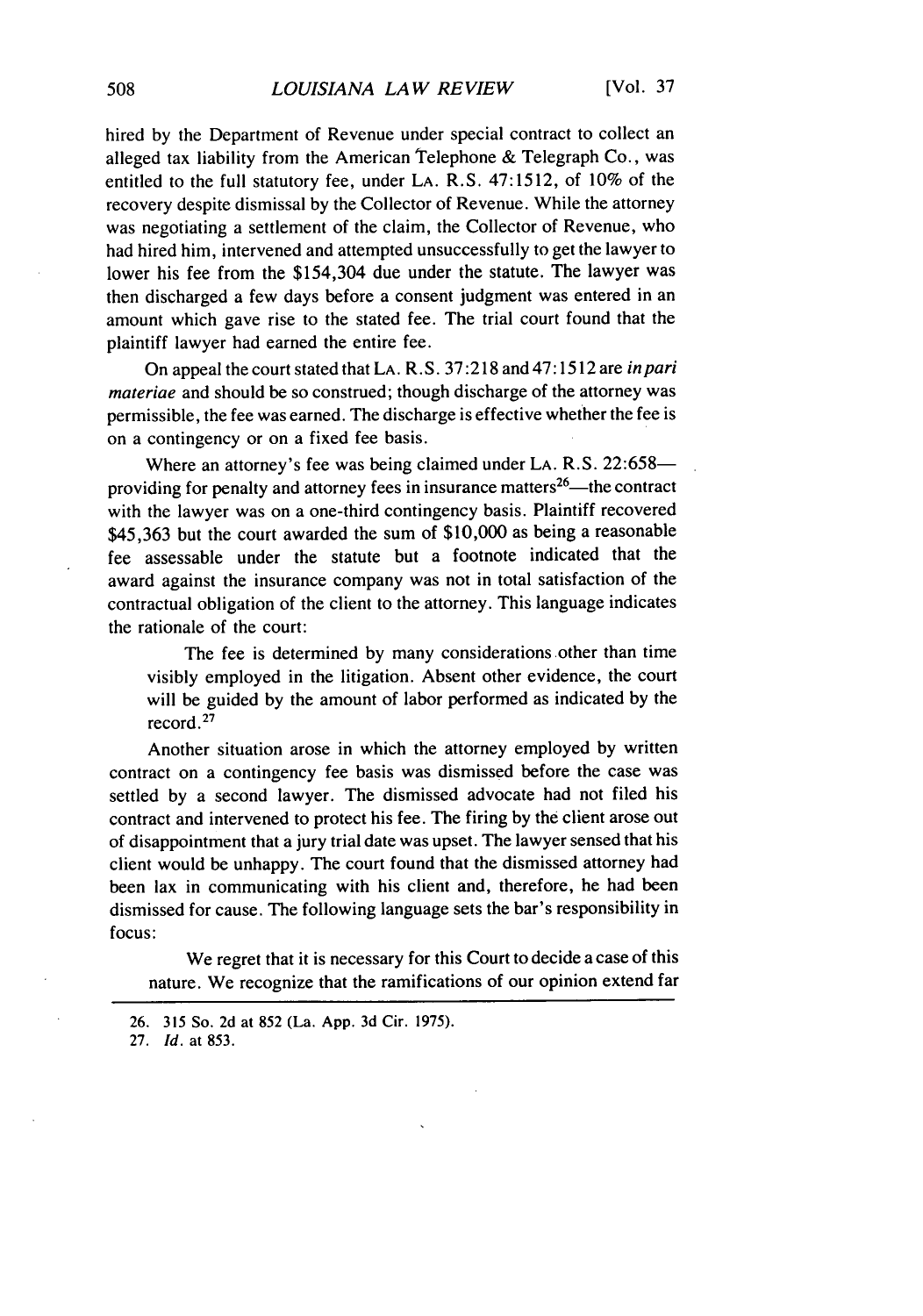beyond the narrow issue of the amount of appellant's fee. Perhaps the organized Bar should have machinery available for the mandatory arbitration of such matters. In the long run, it would certainly be beneficial to the public image of the Bar if a case such as this could be disposed of in some way other than by litigation.

*Schoenberger*<sup>28</sup> simply involved a division of inheritance tax fees due an incumbent and a past attorney to assist the tax collector. The facts indicated that the incumbent attorney to assist the tax collector was not made aware of the governor's action in excluding certain successions from those which would normally fall to the appointee by virtue of the time of completion of the succession and payment of any tax due. Since both attorneys, the old and the new, had done some work, the court affirmed the trial court's decree splitting the fee between them.

That the attorney is bound by the statement he sends to his client is essentially the holding in *Krebs.29* After his discharge by the client, a new statement of charges included some which had already been billed and paid. The court stated again that a contingency fee contract can be revoked at any time; upon revocation the lawyer is relegated to a recovery on quantum meruit for the services rendered. $30$ 

#### MISCELLANEOUS CASES AFFECTING PROFESSIONAL RESPONSIBILITY

In *Mire v. Travelers Insurance* Company, <sup>3</sup>*1* plaintiff's attorney in a case brought against the executive officers of his employer sought to impose an attorney's fee on the portion of the award paid to the workmen's compensation carrier who had intervened. Travelers had the tort and compensation coverage as well and had contributed \$100,000.00 toward the overall settlement of plaintiff's claim ex delicto. The attorney alleged that his efforts produced the recovery of the amount awarded the intervenor for compensation. Travelers contended that it was hurt by the action, not helped. The court refused to allow plaintiff any recovery on the theory of unjust enrichment. $32$ 

An interesting result was obtained in *Oil Purchasers, Inc. v. Kuehling, 33* a case in which the heirs of an attorney sought recovery of fees for

**31. 318** So. **2d 93** (La. App. **3d** Cir. 1975).

**32. LA.** CIv. CODE art. 1965.

**33. 321** So. **2d 17** (La. App. **3d** Cir. 1974).

<sup>28. 314</sup> So. 2d at 368.

<sup>29. 328</sup> So. 2d at 775 (La. App. Ist Cir. 1976).

<sup>30.</sup> *See, e.g.,* Tennant v. Russell, 214 La. 1046, 39 So. 2d 726 (1949); Succession of Carbajal, 139 La. 481,71 So. 774 (1916); Louque v. Dejan, 129 La. 519, 56 So. 427 (1911).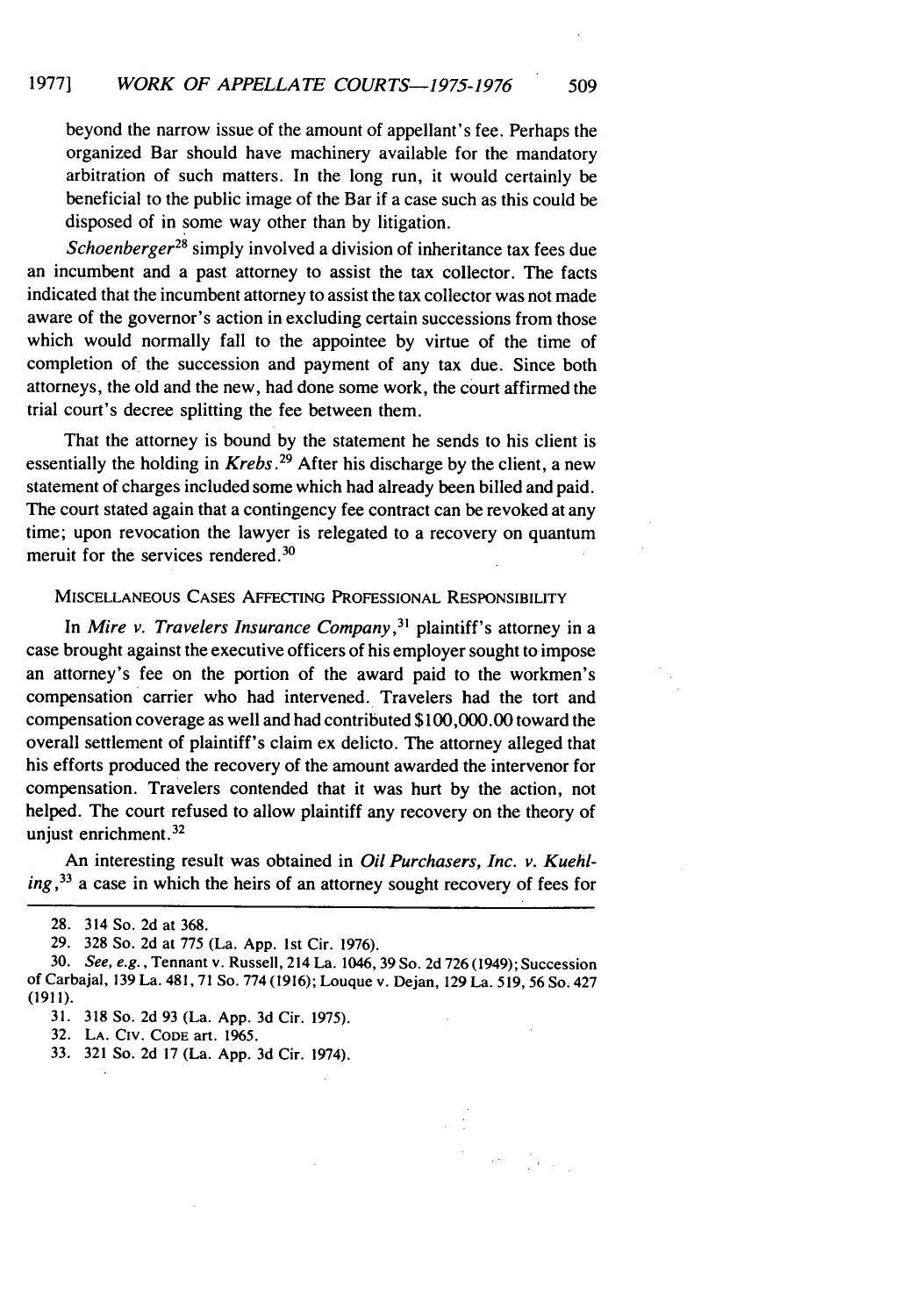services rendered during the attorney's lifetime. The case had been in process for several years, but was not consummated until after the death of the lawyer who was operating under a contingency fee contract which provided for 25% of all land and monies recovered by the attorney's efforts. The trial court awarded a fee of 20% of lands and monies instead of the 25% provided in the contract. The attorney's heirs appealed and the court of appeal held that quantum meruit was the basis for the award of fees but that there could be no award of an interest in the land itself;  $34$  the value of the land must be commuted into a money award. It found that the attorney had performed 80% of his contract, but had to remand the case to allow the value of lands and other rights to be made.

Judge Culpepper reviewed the doctrine of quantum meruit very thoroughly and concluded that no expert testimony was necessary where services for which payment is claimed were rendered under the eye of the court. 35

#### **CONCLUSION**

The cause of professional responsibility has been dealt several severe blows by the opinions of our supreme court within the last year. Particularly, the lenient attitude of the court toward those who have violated the Code of Professional Responsibility in the area of solicitation will only breed other violations. When the court rationalizes that advancement of living expenses may be the only way of making legal services available to the poor and the indigent, it overlooks the fact that the practitioner who has the largest bank account will soon acquire the largest personal injury practice. This attitude, coupled with a slap on the wrist suspension for direct and indirect solicitation, will most certainly lure the avaricious lawyer to weigh the possibility of obtaining a sizable tort case which will produce a very large fee on a contingency basis through forbidden means against a suspension of only three months.<sup>36</sup> Certainly the *Edwins* case must represent a discouragement to the Committee on Professional Responsibility which labors at the oars of enforcement of the Code.

Still on rehearing is another case in which the committee's efforts have thus far been thwarted. $37$  The problem of the felony tax offender has yet to be faced by the court. Is a felony tax fraud a serious crime which deprives a

<sup>34.</sup> *Citing* Liverman v. Hungerbeeler, 156 La. 297, 100 So. 2d 425 (1925).

<sup>35.</sup> *Citing* James, Robinson, Felts, & Starnes v. Powell, 303 So. 2d 229 (La. App.

<sup>2</sup>d Cir. 1974); Jones v. Bryant, 283 So. 2d 307 (La. App. 4th Cir. 1973).

<sup>36.</sup> Louisiana State Bar Ass'n v. Edwins, 329 So. 2d 437 (La. 1976).

<sup>37.</sup> Louisiana State Bar Ass'n v. Ponder, 263 La. 743, 269 So. 2d 228 (1972).